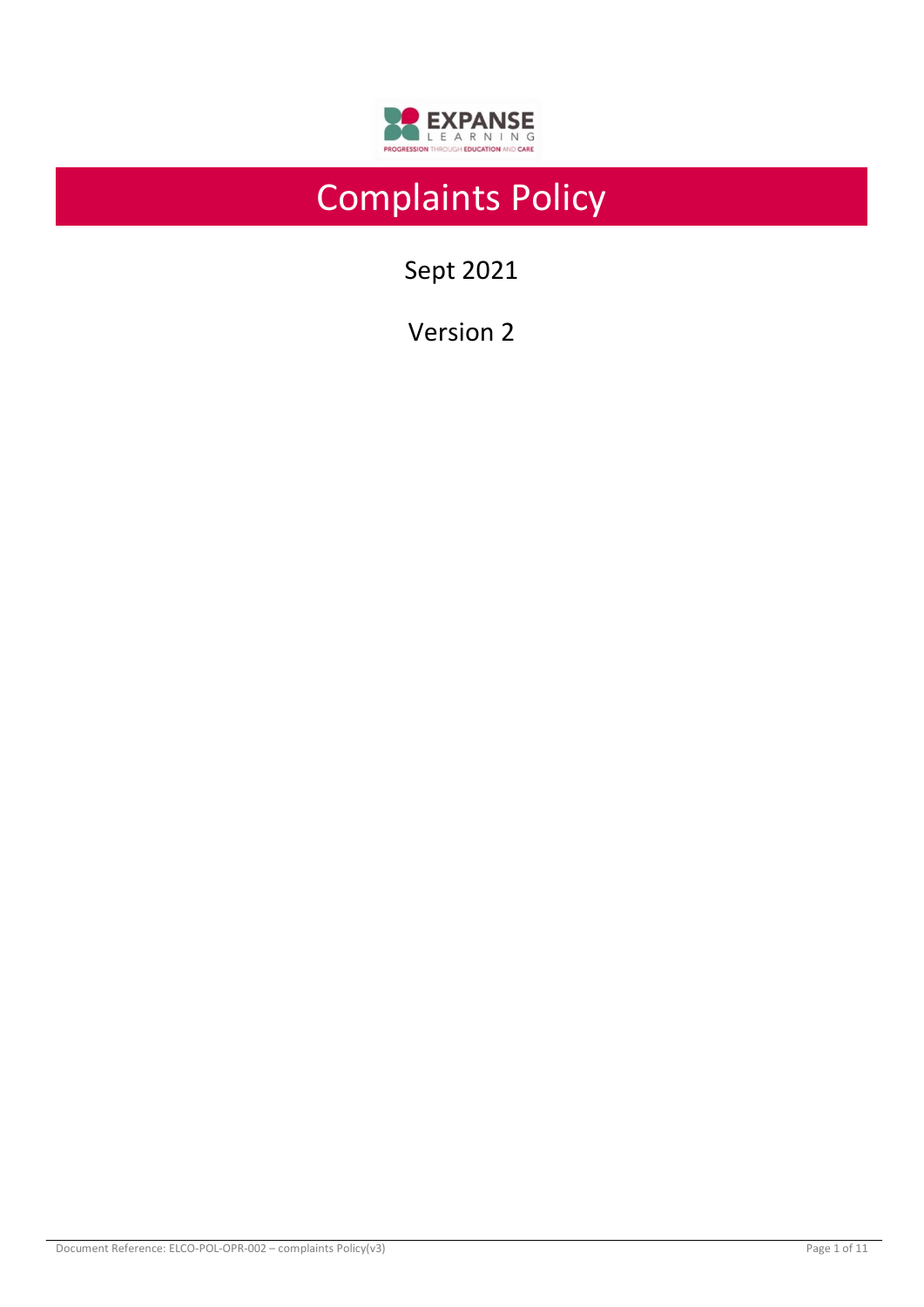# **1. Scope**

This policy applies to all staff at Expanse Learning College (Hereafter referred to as the College). This policy has been developed by the Expanse Group Ltd with reference to Department for Education guidance - *'Best Practice Guidance for Schools Complaints Procedures 2020'.*

A copy of this guidance may be downloaded from the [www.gov.uk](https://www.gov.uk/government/publications/school-complaints-procedures/best-practice-advice-for-school-complaints-procedures-2019) website.

# **2. Who can make a complaint?**

This complaints procedure is not limited to parents or carers of children that are registered at the College. Any person, including members of the public, may make a complaint to the College about any provision of facilities or services that we provide. Unless complaints are dealt with under separate statutory procedures (such as appeals relating to exclusions or admissions), we will use this complaints procedure.

# **3. The difference between a concern and a complaint**

A *concern* may be defined as '*an expression of worry or doubt over an issue considered to be important for which reassurances are sought'*.

A *complaint* may be defined as '*an expression of dissatisfaction however made, about actions taken or a lack of action*'.

It is in everyone's interest that concerns, and complaints are resolved at the earliest possible stage. Many issues can be resolved informally, without the need to use the formal stages of the complaint's procedure. The College takes concerns seriously and will make every effort to resolve the matter as quickly as possible.

If you have difficulty discussing a concern with a particular member of staff, we will respect your views. In these cases, the Head of College will refer you to another staff member. Similarly, if the member of staff directly involved feels unable to deal with a concern, the Head of College will refer you to another staff member. The member of staff may be more senior but does not have to be. The ability to consider the concern objectively and impartially is more important.

We understand however, that there are occasions when people would like to raise their concerns formally. In this case, the College will attempt to resolve the issue internally, through the stages outlined within this complaint's procedure.

## **4. How to raise a concern or make a complaint**

A concern or complaint can be made in person, in writing or by telephone. They may also be made by a third party acting on behalf on a complainant, as long as they have appropriate consent to do so.

Concerns should be raised with either the class Teacher or Head of College. If the issue remains unresolved, the next step is to make a formal complaint.

Complainants should not approach individual governors to raise concerns or complaints. They have no power to act on an individual basis and it may also prevent them from considering complaints at Stage 2 of the procedure.

Complaints against College staff (except the Head of College) should be made in the first instance, to the relevant Head:

- o Wigan Steph Howard 01942 877715 [stephanie.howard@expansegroup.co.uk](mailto:stephanie.howard@expansegroup.co.uk)
- o Leigh Emma Taylor 01942 877715 [emma.taylor@expansegroup.co.uk](mailto:emma.taylor@expansegroup.co.uk)

Please mark them as Private and Confidential.

Complaints that involve or are about the Head of College should be addressed to Karl Wane (Director of Colleges), via the College office. Please mark them as Private and Confidential.

Complaints about the Chair of Governors, any individual governor or the whole governing body should be addressed to Tony Brown (CEO) via the College office. Please mark them as Private and Confidential.

For ease of use, a template complaint form is included at the end of this procedure. If you require help in completing the form, please contact the College office. You can also ask third party organisations like the Citizens Advice to help you.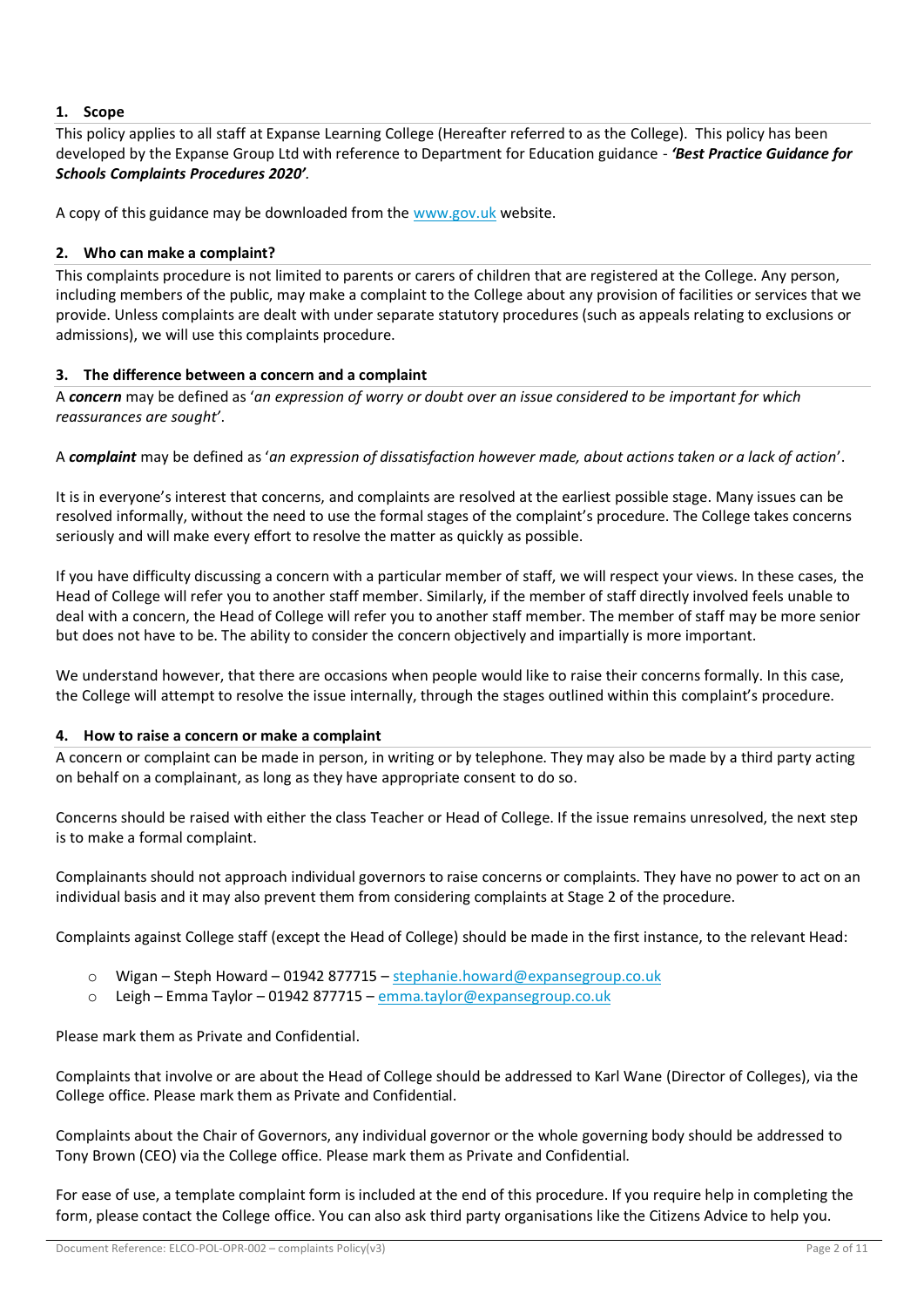In accordance with equality law, we will consider making reasonable adjustments if required, to enable complainants to access and complete this complaints procedure. For instance, providing information in alternative formats, assisting complainants in raising a formal complaint or holding meetings in accessible locations.

## **5. Anonymous complaints**

We will not normally investigate anonymous complaints. However, the Head of College or Chair of Governors, if appropriate, will determine whether the complaint warrants an investigation.

# **6. Time scales**

You must raise the complaint within three months of the incident or, where a series of associated incidents have occurred, within three months of the last of these incidents. We will consider complaints made outside of this time frame if exceptional circumstances apply.

# **7. Complaints received outside of term time**

We will consider complaints made outside of term time to have been received on the first College Day after the holiday period.

# **8. Complaints outside of this Policy**

Some complaints fall outside the College's complaints procedure, for example:

- o exclusions
- o staff grievances
- o disciplinary procedures

This procedure covers all complaints about any provision of community facilities or services by the College, other than complaints that are dealt with under other statutory procedures, including those listed below.

| <b>Exceptions</b>  |                                                                                               | Who to contact                                                                                                                                                                                                                                                                                                                                                                                                                                                                                                                                                                                                                                                |  |  |
|--------------------|-----------------------------------------------------------------------------------------------|---------------------------------------------------------------------------------------------------------------------------------------------------------------------------------------------------------------------------------------------------------------------------------------------------------------------------------------------------------------------------------------------------------------------------------------------------------------------------------------------------------------------------------------------------------------------------------------------------------------------------------------------------------------|--|--|
| $\bullet$          | <b>Admissions to Colleges</b><br>Statutory assessments of Special<br><b>Educational Needs</b> | Concerns about admissions, statutory assessments of Special Educational Needs, or College re-organisation<br>proposals should be raised with:                                                                                                                                                                                                                                                                                                                                                                                                                                                                                                                 |  |  |
|                    | College re-organisation proposals                                                             | Wigan Local Authority, Wigan Life Centre (South), College Avenue, Wigan, WN1 1NJ                                                                                                                                                                                                                                                                                                                                                                                                                                                                                                                                                                              |  |  |
|                    | Matters likely to require a Child Protection<br>Investigation                                 | Complaints about child protection matters are handled under our child protection and safeguarding policy<br>and in accordance with relevant statutory guidance.                                                                                                                                                                                                                                                                                                                                                                                                                                                                                               |  |  |
|                    |                                                                                               | If you have serious concerns, you may wish to contact the local authority:                                                                                                                                                                                                                                                                                                                                                                                                                                                                                                                                                                                    |  |  |
|                    |                                                                                               | <b>Wigan Council</b>                                                                                                                                                                                                                                                                                                                                                                                                                                                                                                                                                                                                                                          |  |  |
|                    |                                                                                               | Adult Safeguarding adults 01942 828777                                                                                                                                                                                                                                                                                                                                                                                                                                                                                                                                                                                                                        |  |  |
|                    |                                                                                               | out of hours 0161 834 2436                                                                                                                                                                                                                                                                                                                                                                                                                                                                                                                                                                                                                                    |  |  |
|                    |                                                                                               | www.wigansafeguardingadults.org/                                                                                                                                                                                                                                                                                                                                                                                                                                                                                                                                                                                                                              |  |  |
|                    |                                                                                               | https://apps.wigan.gov.uk/adultsafeguardingreferrals/                                                                                                                                                                                                                                                                                                                                                                                                                                                                                                                                                                                                         |  |  |
|                    | Exclusion from College*                                                                       | Further information about raising concerns about exclusion can be found at:<br>www.gov.uk/College-discipline-exclusions/exclusions.                                                                                                                                                                                                                                                                                                                                                                                                                                                                                                                           |  |  |
|                    |                                                                                               | *Complaints about the application of the behaviour policy can be made through the College's complaints<br>procedure.                                                                                                                                                                                                                                                                                                                                                                                                                                                                                                                                          |  |  |
|                    | Whistleblowing                                                                                | We have an internal whistleblowing procedure for all our employees, including temporary staff and<br>contractors.<br>The Secretary of State for Education is the prescribed person for matters relating to education for<br>whistleblower's in education who do not want to raise matters direct with their employer. Referrals can be<br>made at: www.education.gov.uk/contactus.<br>Volunteer staff who have concerns about our College should complain through the College's complaints<br>procedure. You may also be able to complain direct to the LA or the Department for Education (see link<br>above), depending on the substance of your complaint. |  |  |
| • Staff grievances |                                                                                               | Complaints from staff will be dealt with under the College's internal grievance procedures.                                                                                                                                                                                                                                                                                                                                                                                                                                                                                                                                                                   |  |  |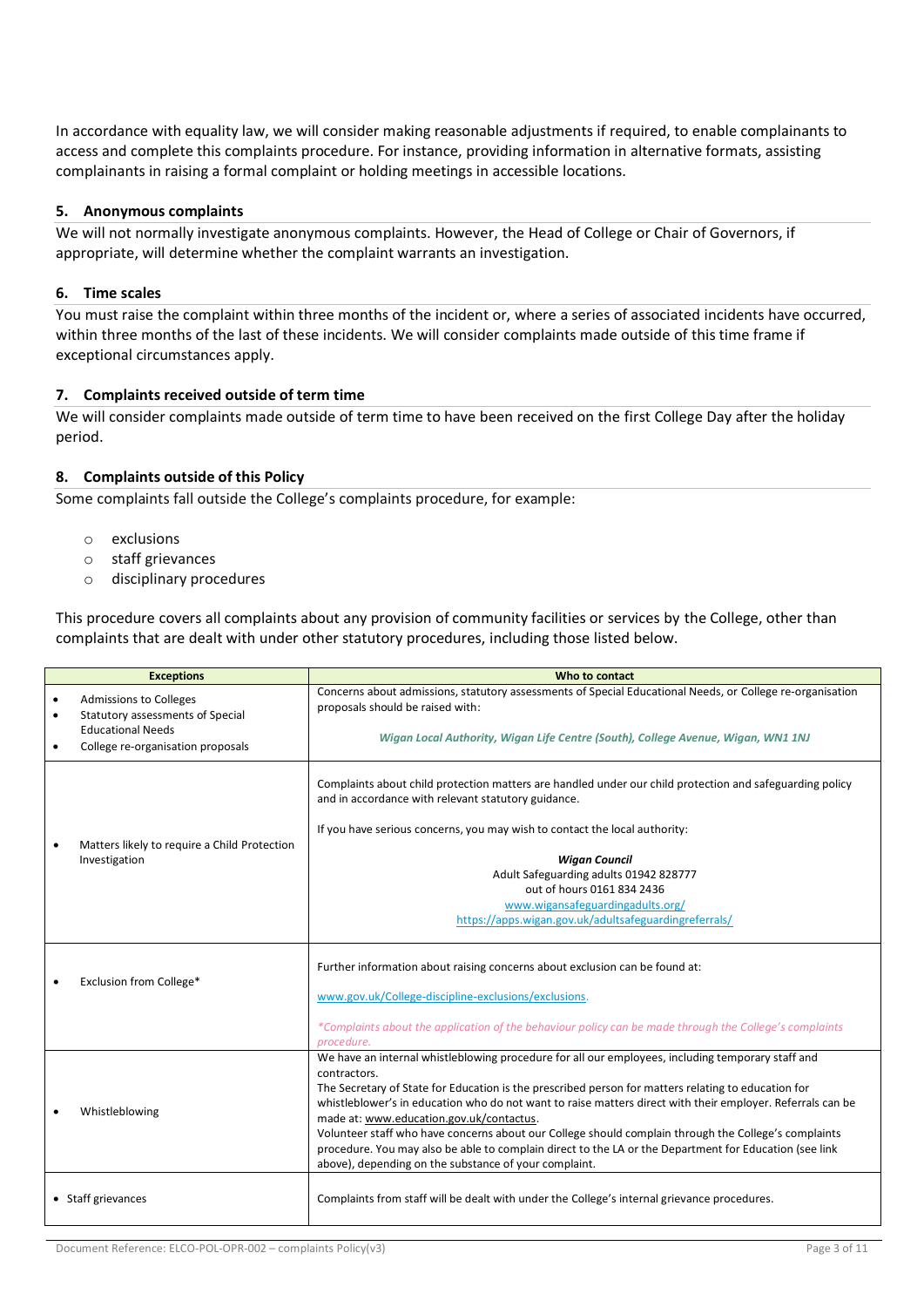| $\bullet$ Staff conduct |                                                                                                        | Complaints about staff will be dealt with under the College's internal disciplinary procedures, if appropriate.<br>Complainants will not be informed of any disciplinary action taken against a staff member as a result of a<br>complaint. However, the complainant will be notified that the matter is being addressed. |  |  |
|-------------------------|--------------------------------------------------------------------------------------------------------|---------------------------------------------------------------------------------------------------------------------------------------------------------------------------------------------------------------------------------------------------------------------------------------------------------------------------|--|--|
|                         | Complaints about services provided by<br>other providers who may use College<br>premises or facilities | Providers should have their own complaints procedure to deal with complaints about service. Please contact<br>them direct.                                                                                                                                                                                                |  |  |
|                         | National Curriculum - content                                                                          | Please contact the Department for Education at:<br>www.education.gov.uk/contactus                                                                                                                                                                                                                                         |  |  |

If other bodies are investigating aspects of the complaint, for example the police, local authority (LA) safeguarding teams or Tribunals, this may impact on our ability to adhere to the timescales within this procedure or result in the procedure being suspended until those public bodies have completed their investigations.

If a complainant commences legal action against the College in relation to their complaint, we will consider whether to suspend the complaints procedure in relation to their complaint until those legal proceedings have concluded.

# **9. Resolving complaints**

At each stage in the procedure, the College wants to resolve the complaint. If appropriate, we will acknowledge that the complaint is upheld in whole or in part. In addition, we may offer one or more of the following:

- o an explanation
- o an admission that the situation could have been handled differently or better
- o an assurance that we will try to ensure the event complained of will not recur
- $\circ$  an explanation of the steps that have been or will be taken to help ensure that it will not happen again and an indication of the timescales within which any changes will be made
- o an undertaking to review College policies in light of the complaint
- o an apology.

# **10. Withdrawal of a Complaint**

If a complainant wants to withdraw their complaint, we will ask them to confirm this in writing.

# **11. Stage 1**

Formal complaints must be made to the Head of College (unless they are about the Head of College), via the College office. This may be done in person, in writing (preferably on the Complaint Form), or by telephone.

The Head of College will record the date the complaint (In DatabridgeMIS) is received and will acknowledge receipt of the complaint in writing (either by letter or email) within 10 College days.

Within this response, the Head of College will seek to clarify the nature of the complaint, ask what remains unresolved and what outcome the complainant would like to see. The Head of College can consider whether a face-to-face meeting is the most appropriate way of doing this.

*Note: The Head of College may delegate the investigation to another member of the College's senior leadership team but not the decision to be taken.*

During the investigation, the Head of College (or investigator) will:

- $\circ$  if necessary, interview those involved in the matter and/or those complained of, allowing them to be accompanied if they wish
- o keep a written record of any meetings/interviews in relation to their investigation.

At the conclusion of their investigation, the Head of College will provide a formal written outcome within 3 College days of the date of completion of the process.

If the Head of College is unable to meet this deadline, they will provide the complainant with an update and revised response date.

The response will detail any actions taken to investigate the complaint and provide a full explanation of the decision made and the reason(s) for it. Where appropriate, it will include details of actions the College will take to resolve the complaint.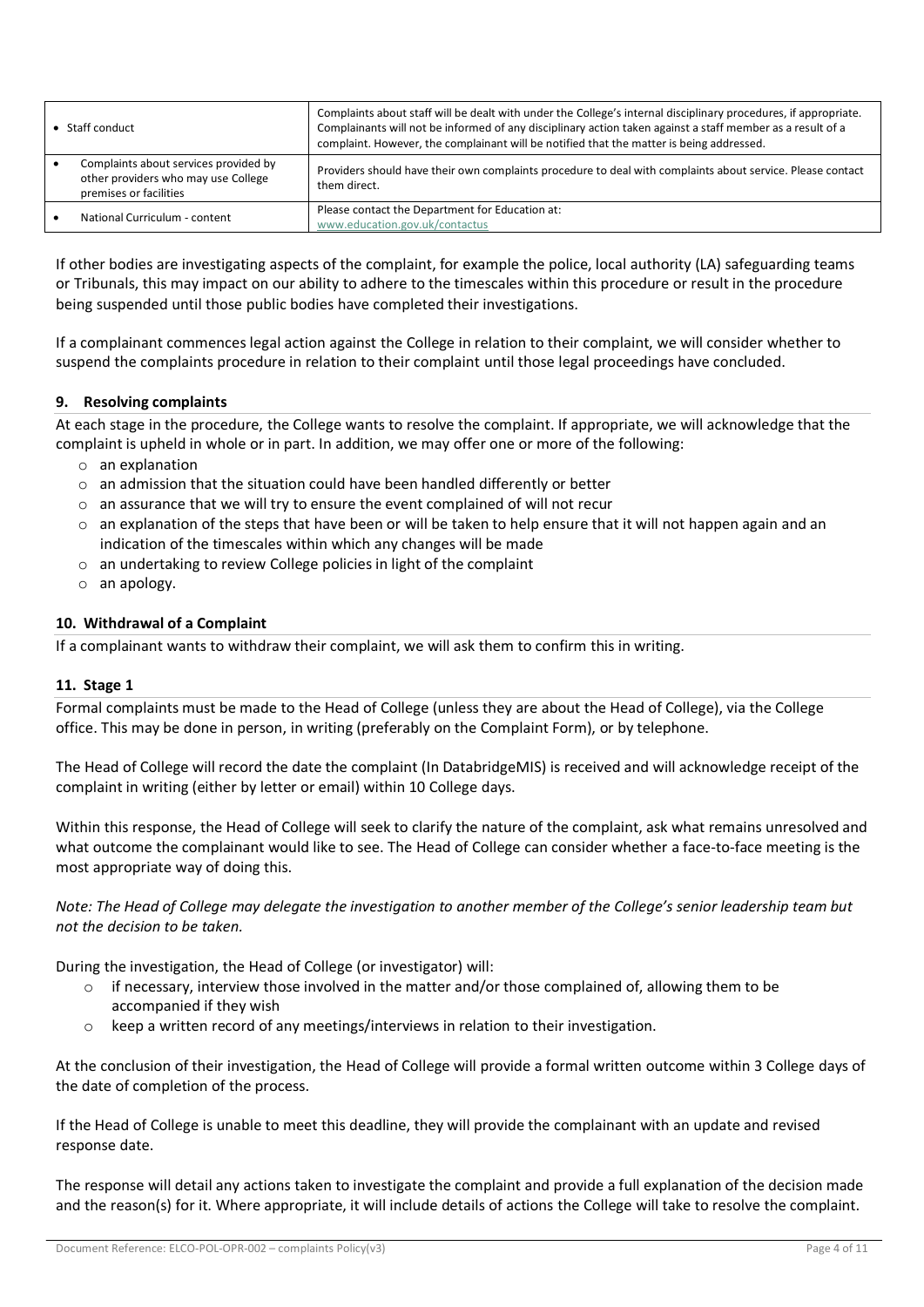The Head of College will advise the complainant of how to escalate their complaint should they remain dissatisfied with the outcome of Stage 1.

If the complaint is about the Head of College, or a member of the governing body (including the Chair or Vice-Chair), a suitably skilled governor will be appointed to complete all the actions at Stage 1.

Complaints about the Head of College or member of the governing body must be made to the CEO, via the College office.

If the complaint is:

- $\circ$  jointly about the Chair and Vice Chair or
- o the entire governing body or
- $\circ$  the majority of the governing body

Stage 1 will be considered by the Director of College. At the conclusion of their investigation, the independent investigator will provide a formal written response.

## **12. Stage 2**

If the complainant is dissatisfied with the outcome at Stage 1 and wishes to take the matter further, they can escalate the complaint to Stage 2 – a meeting with the CEO and members of the governing body's which will be formed of the first three, impartial, governors available. This is the final stage of the complaint's procedure.

A request to escalate to Stage 2 must be made to the Director of Colleges, via the College office, within 5 College days of receipt of the Stage 1 response.

The Director of Colleges will record the date the complaint is received and acknowledge receipt of the complaint in writing (either by letter or email) within 10 College days.

Requests received outside of this time frame will only be considered if exceptional circumstances apply.

The Director of Colleges will write to the complainant to inform them of the date of the meeting. They will aim to convene a meeting within 10 College days of receipt of the Stage 2 request. If this is not possible, the Director of Colleges will provide an anticipated date and keep the complainant informed.

If the complainant rejects the offer of three proposed dates, without good reason, the Director of Colleges will decide when to hold the meeting. It will then proceed in the complainant's absence on the basis of written submissions from both parties.

The complaints committee will consist of at least three governors with no prior involvement or knowledge of the complaint. Prior to the meeting, they will decide amongst themselves who will act as the Chair of the Complaints Committee. If there are fewer than three governors from the College available, the Director of Colleges will source any additional, members of Expanse Learnings wider Senior Leadership Team, in order to make up the committee. Alternatively, an entirely independent committee may be convened to hear the complaint at Stage 2.

The committee will decide whether to deal with the complaint by inviting parties to a meeting or through written representations, but in making their decision they will be sensitive to the complainant's needs.

If the complainant is invited to attend the meeting, they may bring someone along to provide support. This can be a relative or friend. Generally, we do not encourage either party to bring legal representatives to the committee meeting. However, there may be occasions when legal representation is appropriate. For instance, if a College employee is called as a witness in a complaint meeting, they may wish to be supported by union and/or legal representation.

*Note: Complaints about staff conduct will not generally be handled under this complaint's procedure. Complainants will be advised that any staff conduct complaints will be considered under staff disciplinary procedures, if appropriate, but outcomes will not be shared with them.* 

Representatives from the media are not permitted to attend.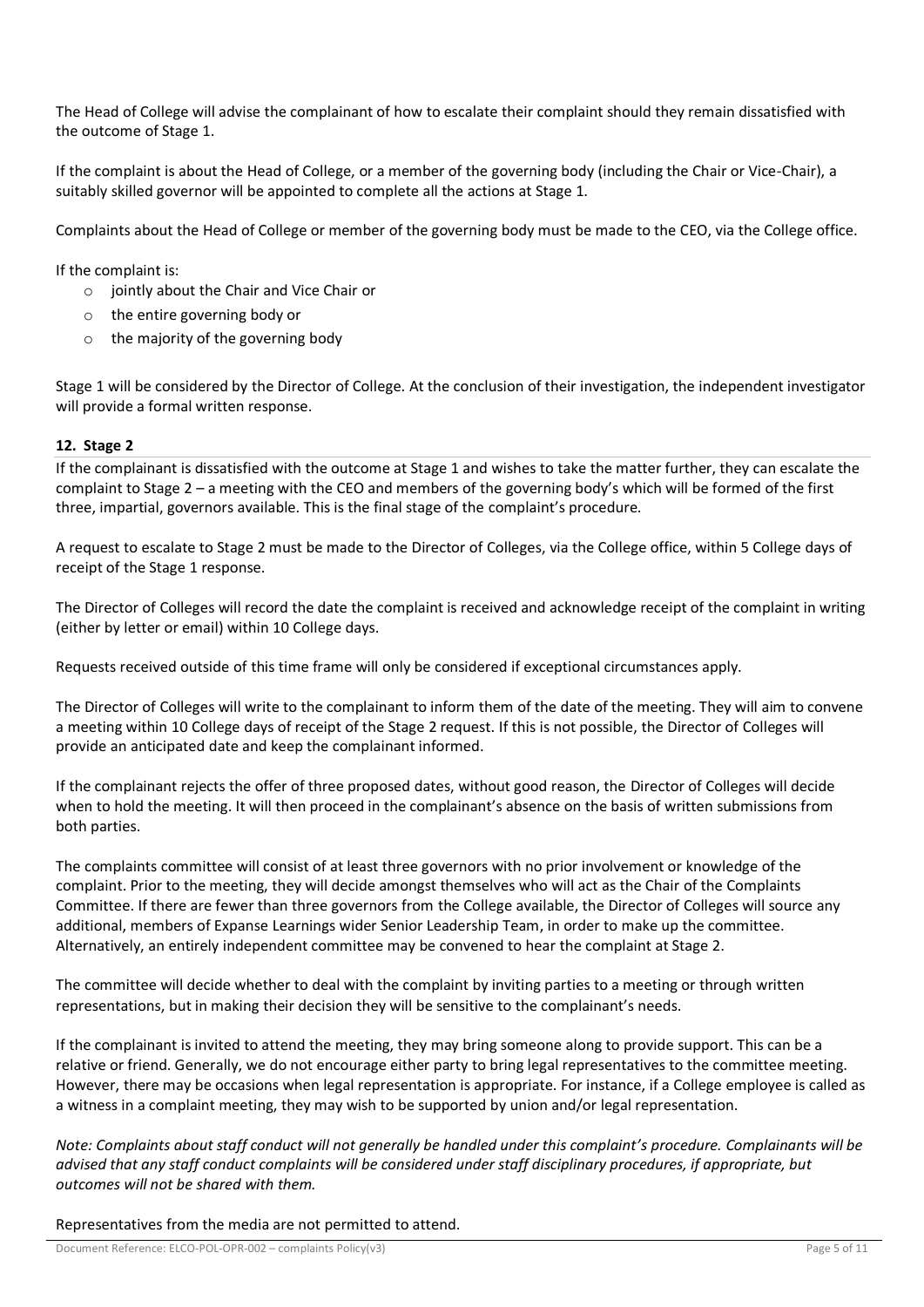At least 10 College days before the meeting, the Director of Colleges will:

- confirm and notify the complainant of the date, time and venue of the meeting, ensuring that, if the complainant is invited, the dates are convenient to all parties and that the venue and proceedings are accessible
- request copies of any further written material to be submitted to the committee at least 2 College days before the meeting.

Any written material will be circulated to all parties at least 2 College days before the date of the meeting. The committee will not normally accept, as evidence, recordings of conversations that were obtained covertly and without the informed consent of all parties being recorded.

The committee will also not review any new complaints at this stage or consider evidence unrelated to the initial complaint to be included. New complaints must be dealt with from Stage 1 of the procedure.

The meeting will be held in private. Electronic recordings of meetings or conversations are not normally permitted unless a complainant's own disability or special needs require it. Prior knowledge and consent of all parties attending must be sought before meetings or conversations take place. Consent will be recorded in any minutes taken.

The committee will consider the complaint and all the evidence presented.

The committee can:

- $\circ$  uphold the complaint in whole or in part
- o dismiss the complaint in whole or in part.

If the complaint is upheld in whole or in part, the committee will:

- o decide on the appropriate action to be taken to resolve the complaint
- $\circ$  where appropriate, recommend changes to the College's systems or procedures to prevent similar issues in the future.

The Chair of the Committee will provide the complainant and the College with a full explanation of their decision and the reason(s) for it, in writing, within 5 College days.

The letter to the complainant will include details of how to contact the Department for Education if they are dissatisfied with the way their complaint has been handled by the College

If the complaint is:

- jointly about the Chair and Vice Chair or
- the entire governing body or
- the majority of the governing body

Stage 2 will be heard by the CEO, Expanse Learning Wider Senior Leadership Team and committee of independent governors if possible.

The response will detail any actions taken to investigate the complaint and provide a full explanation of the decision made and the reason(s) for it. Where appropriate, it will include details of actions the College will take to resolve the complaint.

The response will also advise the complainant of how to escalate their complaint should they remain dissatisfied.

## **13. Next Steps**

If the complainant believes the College did not handle their complaint in accordance with the published complaints procedure or they acted unlawfully or unreasonably in the exercise of their duties under education law, they can contact the Department for Education after they have completed Stage 2.

The Department for Education will not normally reinvestigate the substance of complaints or overturn any decisions made by the College They will consider whether the College has adhered to education legislation and any statutory policies connected with the complaint.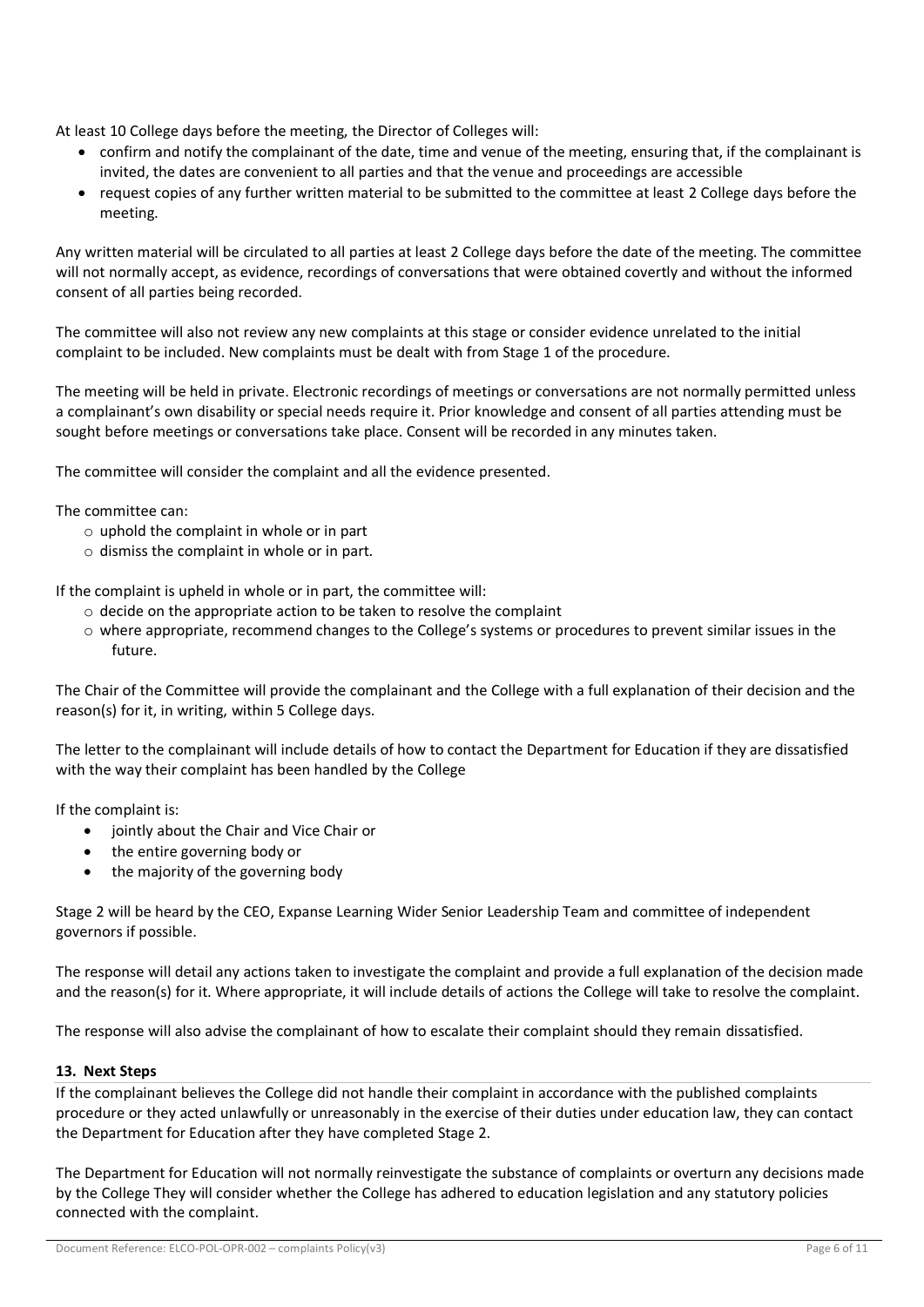The complainant can refer their complaint to the Department for Education online at:

[www.education.gov.uk/contactus,](http://www.education.gov.uk/contactus) by telephone on 0370 000 2288 or by writing to: Department for Education Piccadilly Gate Store Street Manchester M1 2WD.

#### **14. Monitoring arrangements**

This policy will be reviewed every 12 months but can be revised as needed. It will be approved by the governing board

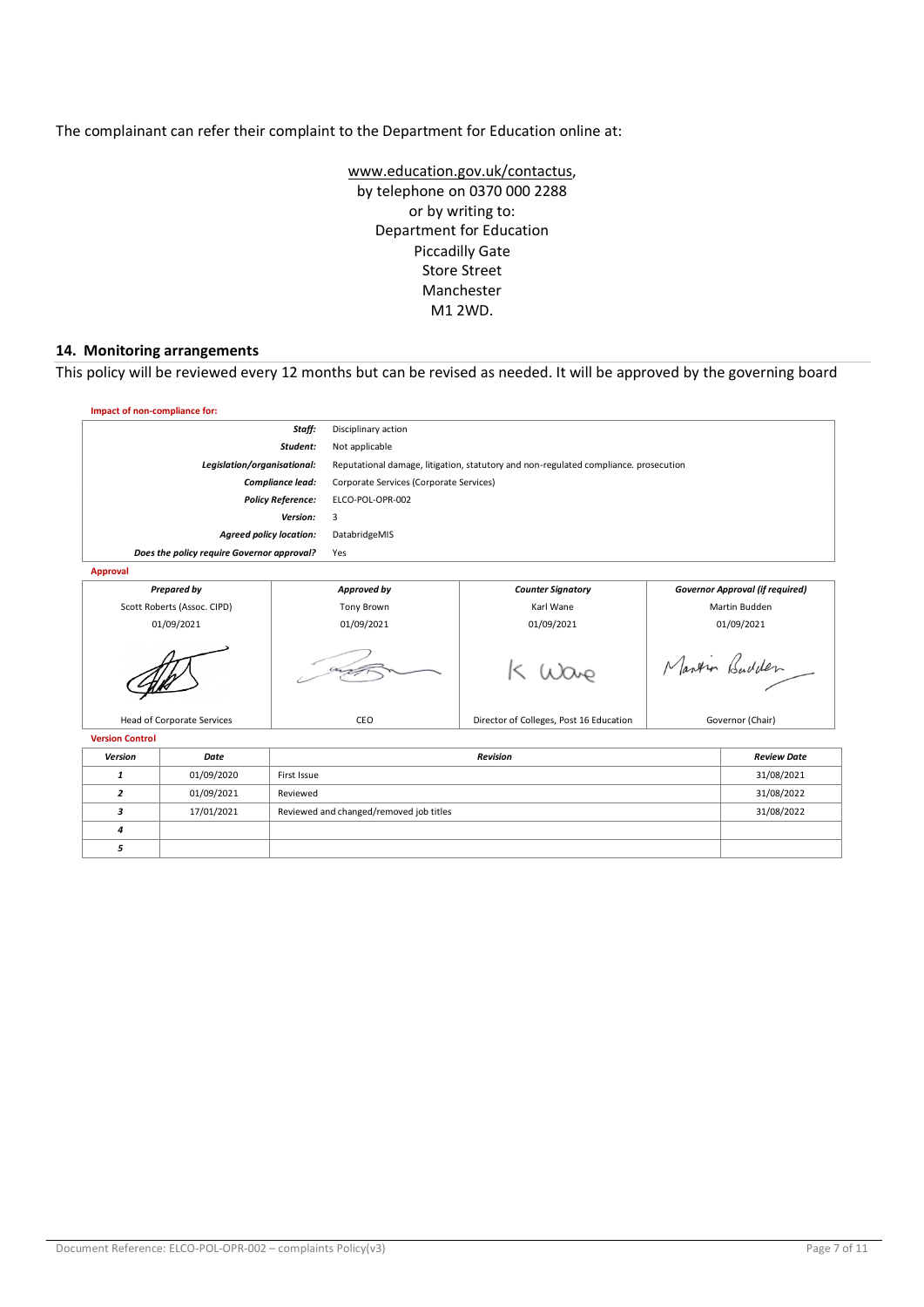Please complete and return to the Head of College:

**Leigh College Wigan College** Emma Taylor [Emma.taylor@expansegroup.co.uk](mailto:Emma.taylor@expansegroup.co.uk) Expanse Learning The Stadium, Leigh sports Village, Sale Way Leigh, WN7 4JY

Steph Howard [stephanie.howard](mailto:stephanie.howard@expansegroup.co.uk)[@expansegroup.co.uk](mailto:stephanie.howard@expansegroup.co.uk) Expanse Learning Orrell Lodge, Orrell Road Wigan, WN5 8HJ

who will acknowledge receipt and explain what action will be taken.

|                                                                                                              | Your name: |  |       |  |  |  |
|--------------------------------------------------------------------------------------------------------------|------------|--|-------|--|--|--|
| Student's name (if relevant):                                                                                |            |  |       |  |  |  |
| Your relationship to the student (if relevant):                                                              |            |  |       |  |  |  |
| Address:                                                                                                     |            |  |       |  |  |  |
| Postcode:                                                                                                    |            |  |       |  |  |  |
| Telephone Number:                                                                                            |            |  |       |  |  |  |
| Mobile Telephone Number:                                                                                     |            |  |       |  |  |  |
| Please give details of your complaint, including whether you have spoken to anybody at the College about it. |            |  |       |  |  |  |
|                                                                                                              |            |  |       |  |  |  |
| What actions do you feel might resolve the problem at this stage?                                            |            |  |       |  |  |  |
|                                                                                                              |            |  |       |  |  |  |
| Are you attaching any paperwork? If so, please give details.                                                 |            |  |       |  |  |  |
|                                                                                                              |            |  |       |  |  |  |
| Signature:                                                                                                   |            |  | Date: |  |  |  |
| Official use                                                                                                 |            |  |       |  |  |  |
| Date acknowledgement sent:                                                                                   |            |  |       |  |  |  |
| By who:                                                                                                      |            |  |       |  |  |  |
| Complaint referred to:                                                                                       |            |  |       |  |  |  |
| Date:                                                                                                        |            |  |       |  |  |  |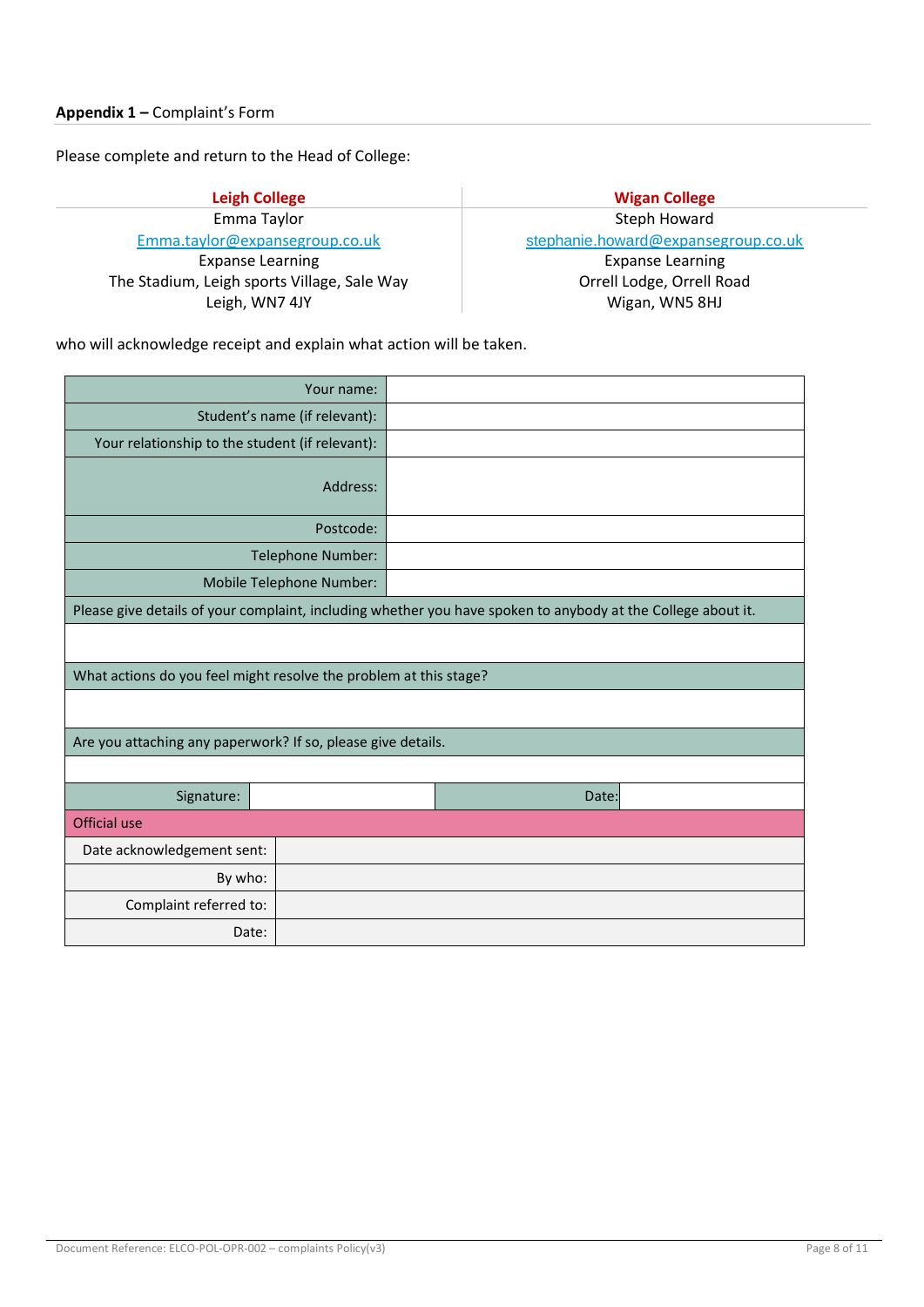# **A. Complainant**

The complainant will receive a more effective response to the complaint if they:

- o explain the complaint in full as early as possible
- o co-operate with the College in seeking a solution to the complaint
- $\circ$  respond promptly to requests for information or meetings or in agreeing the details of the complaint
- o ask for assistance as needed
- o treat all those involved in the complaint with respect
- $\circ$  refrain from publicising the details of their complaint on social media and respect confidentiality.

## **B. Investigator**

The investigator's role is to establish the facts relevant to the complaint by:

- $\circ$  providing a comprehensive, open, transparent and fair consideration of the complaint through:
	- sensitive and thorough interviewing of the complainant to establish what has happened and who has *been involved*
	- interviewing staff and children/young people and other people relevant to the complaint
	- *consideration of records and other relevant information*
	- *analysing information*
- $\circ$  liaising with the complainant and the complaints co-ordinator as appropriate to clarify what the complainant feels would put things right.

The investigator should:

- conduct interviews with an open mind and be prepared to persist in the questioning
- keep notes of interviews or arrange for an independent note taker to record minutes of the meeting
- ensure that any papers produced during the investigation are kept securely pending any appeal
- be mindful of the timescales to respond
- prepare a comprehensive report for the headteacher or complaints committee that sets out the facts, identifies solutions and recommends courses of action to resolve problems.

The Head of College or complaints committee will then determine whether to uphold or dismiss the complaint and communicate that decision to the complainant, providing the appropriate escalation details.

## **C. Complaints co-ordinator (College Administrator)**

The complaints co-ordinator should:

- o ensure that the complainant is fully updated at each stage of the procedure
- o liaise with staff members, Head of College, Chair of Governors, Director of Colleges, CEO and LAs (if appropriate) to ensure the smooth running of the complaint's procedure
- o be aware of issues regarding:
	- *sharing third party information*
		- additional support. This may be needed by complainants when making a complaint including *interpretation support or where the complainant is a child or young person*
- o keep records.

## **D. Director of Colleges**

The Director of Colleges is the contact point for the complainant and the committee and should:

- $\circ$  ensure that all people involved in the complaint procedure are aware of their legal rights and duties, including any under legislation relating to College complaints, education law, the Equality Act 2010, the Freedom of Information Act 2000, the Data Protection Act (DPA) 2018 and the General Data Protection Regulations (GDPR)
- $\circ$  set the date, time and venue of the meeting, ensuring that the dates are convenient to all parties (if they are invited to attend) and that the venue and proceedings are accessible
- o collate any written material relevant to the complaint (for example: stage 1 paperwork, College and complainant submissions) and send it to the parties in advance of the meeting within an agreed timescale
- o record the proceedings
- o circulate the minutes of the meeting
- o notify all parties of the committee's decision.

## **E. Committee Chair**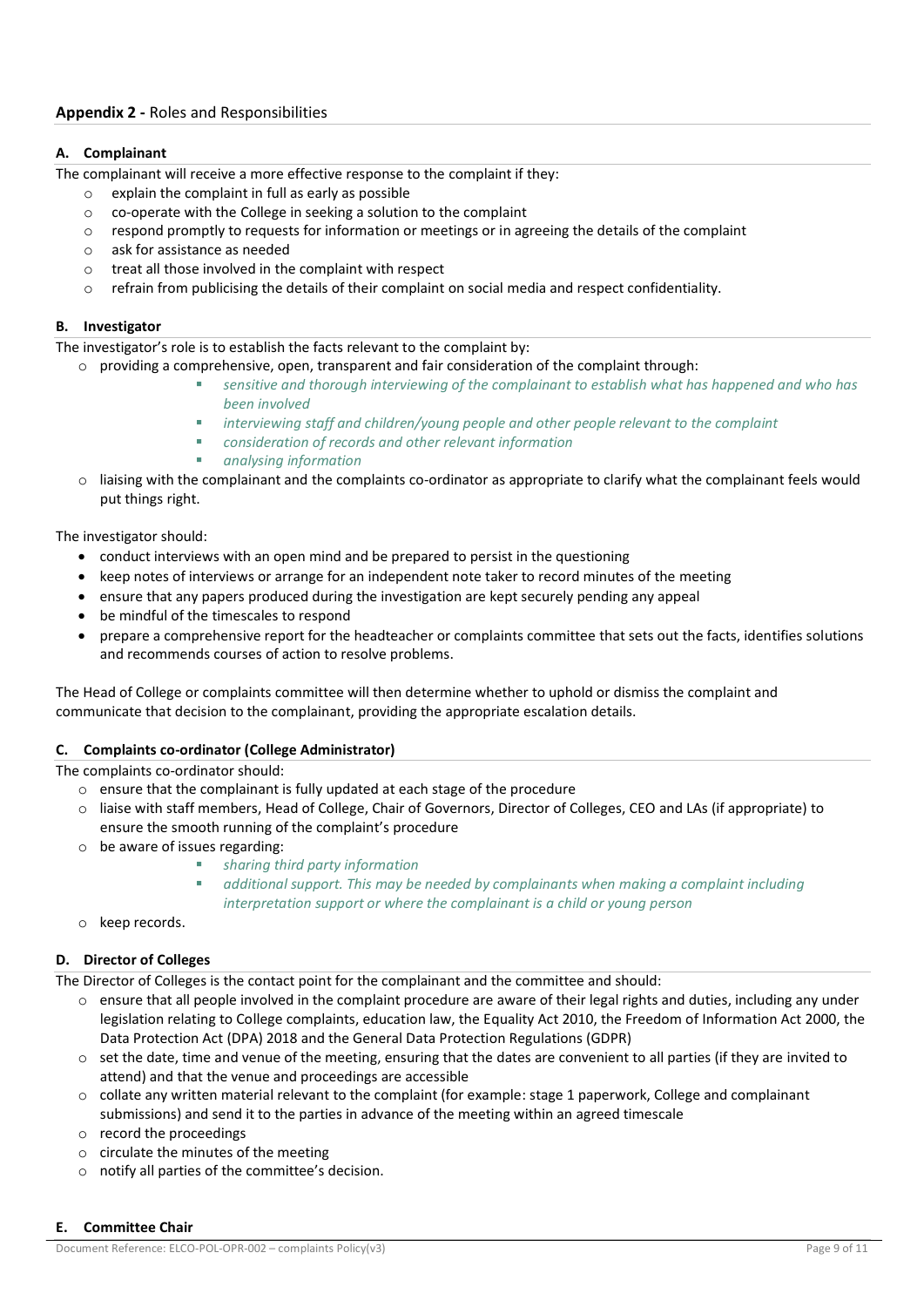The committee's chair, who is nominated in advance of the complaint meeting, should ensure that:

- $\circ$  both parties are asked to provide any additional information relating to the complaint by a specified date in advance of the meeting
- $\circ$  the meeting is conducted in an informal manner, is not adversarial, and that, if all parties are invited to attend, everyone is treated with respect and courtesy
- $\circ$  complainants who may not be used to speaking at such a meeting are put at ease. This is particularly important if the complainant is a child/young person
- o the remit of the committee is explained to the complainant
- o written material is seen by everyone in attendance, provided it does not breach confidentiality or any individual's rights to privacy under the DPA 2018 or GDPR.
- $\circ$  If a new issue arises it would be useful to give everyone the opportunity to consider and comment upon it; this may require a short adjournment of the meeting
- $\circ$  both the complainant and the College are given the opportunity to make their case and seek clarity, either through written submissions ahead of the meeting or verbally in the meeting itself
- o the issues are addressed
- o key findings of fact are made
- o the committee is open-minded and acts independently
- $\circ$  no member of the committee has an external interest in the outcome of the proceedings or any involvement in an earlier stage of the procedure
- o the meeting is minuted
- $\circ$  they liaise with the Director of Colleges (and complaints co-ordinator, if the College has one).

## **F. Committee Member**

Committee members should be aware that:

- o the meeting must be independent and impartial, and should be seen to be so
- $\circ$  No governor may sit on the committee if they have had a prior involvement in the complaint or in the circumstances surrounding it.
- $\circ$  the aim of the meeting should be to resolve the complaint and achieve reconciliation between the College and the complainant
- o We recognise that the complainant might not be satisfied with the outcome if the meeting does not find in their favour. It may only be possible to establish the facts and make recommendations.
- o many complainants will feel nervous and inhibited in a formal setting
- o Parents/carers often feel emotional when discussing an issue that affects their child.
- extra care needs to be taken when the complainant is a child/young person and present during all or part of the meeting
- $\circ$  Careful consideration of the atmosphere and proceedings should ensure that the child/young person does not feel intimidated.
- o The committee should respect the views of the child/young person and give them equal consideration to those of adults.
- $\circ$  If the child/young person is the complainant, the committee should ask in advance if any support is needed to help them present their complaint. Where the child/young person's parent is the complainant, the committee should give the parent the opportunity to say which parts of the meeting, if any, the child/young person needs to attend.
- $\circ$  However, the parent should be advised that agreement might not always be possible if the parent wishes the child/young person to attend a part of the meeting that the committee considers is not in the child/young person's best interests.
- o the welfare of the child/young person is paramount.